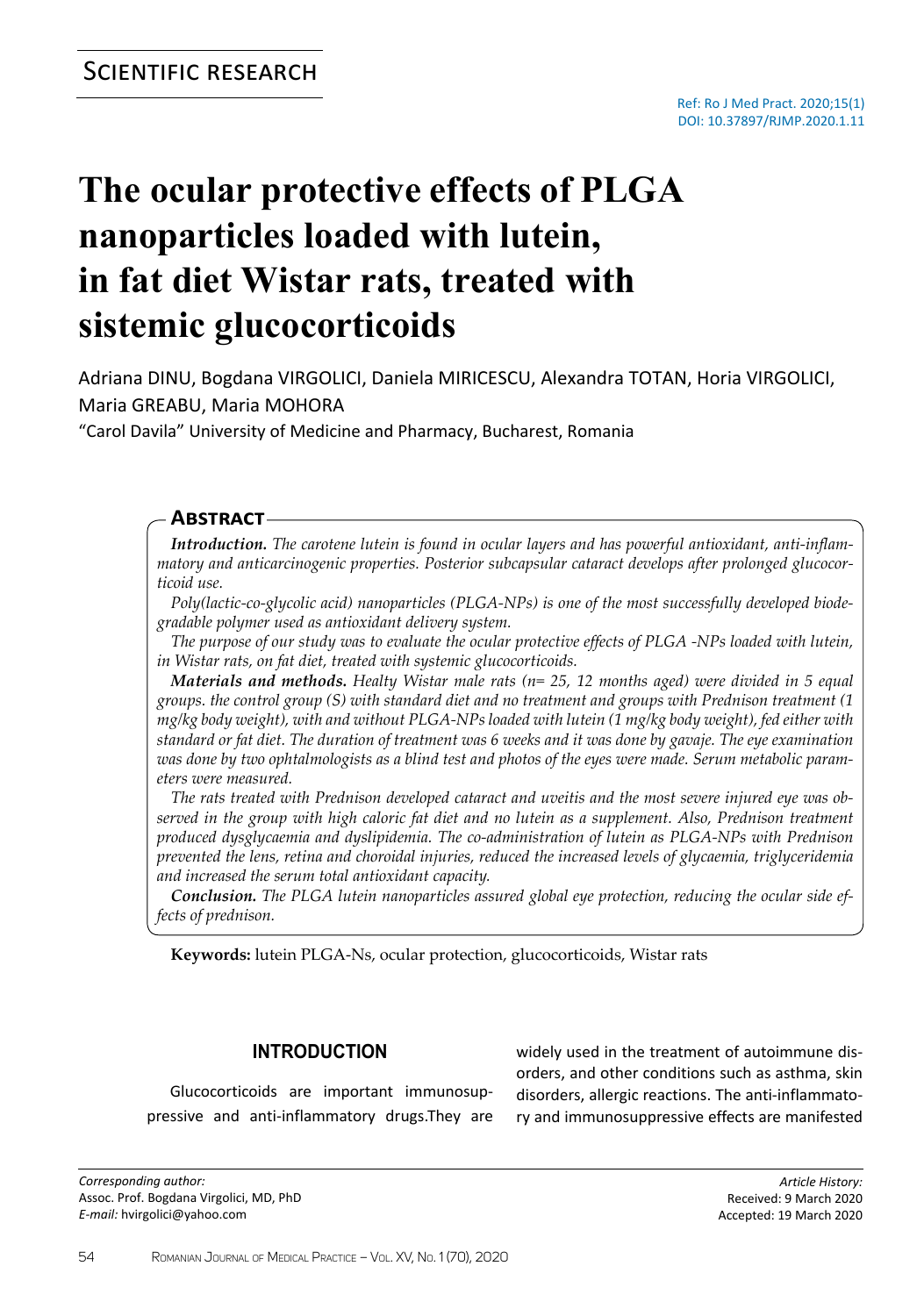by reducing the expression of pro-inflammatory cytokines, adhesion molecules, circulating monocytes, macrophages [1].

Long-term administration of glucocorticoids such as prednisone has side effects and is correlated with the occurrence of fractures, infections and cataracts [2].

Glucocorticoids have metabolic side effects, increase the risk of hyperglycemia, in a dose- and time-dependent manner in healthy and diabetic patients. Hyperglycemia may appear at a daily prednisone concentration of 2.5 mg/day [2].

Worldwide, cataracts are a major cause of blindness and vision impairment among the adult population.Cataracts usually develop over the age of 50, with a higher rate in sunny areas and higher incidence in women than in men [3].

Nowadays, surgery is the only option for cataract patients for vision recovery [4]. Lutein is a carotenoid with anti-inflammatory properties that present beneficial effects on eye health. Lutein administration improves or even prevents age- related macular degeneration and cataract. Food lutein is absorbed by small intestine mucosa, embedded in chylomicrons, and transported to the liver. From the liver to the peripheral tissues, such as the retina, lutein is loaded in chylomicrons structure. Lutein absorption can be affected by protein, Fe and Zn deficiency [5].

PLGA (poli-lactic-CO-glycolic acid) nanoparticles loaded with lutein is an excellent alternative to remove these inconvenience. PLGA is a biodegradable polymer, whose hydrolytic degradation leads to lactic and glycolic acid, metabolized *via* the Krebs cycle, with minimal side effects. Pinocytosis and claritine-mediated endocytosis are the mechanisms of PLGA internalization in cells.PLGA reaches the cytoplasm in less than 10 minutes after incubation, rapidly escaping endo-lysosomes [6].

The aim of our study was to test the antioxidant effects of PLGA-loaded with lutein in Wistar rats with cataracts induced by prednisone administration and hypercaloric diet.

#### **MATERIALS & METHODS**

Old Wistar male rats (12 months old,  $n = 25$ , weight =  $380-410$  g) raised on standard diet(3.5 kcal/g), were randomly divided into five experimental groups (n=5 for each group).Then for 6 weeks, the experimental animals were fed with different diet. Group S (control) and Group SP (standard-prednison) continued this diet without or with Prednisone (1 mg/kg/day). Group F (fat) and FP (fat- prednisone) were fed with a high caloric/high fat diet (5.15 kcal/g) without or with Prednisone. FPL group (fat- prednisone- lutein) received high fat diet and treatment with Prednisone and Lutein PLGA-NPs (1 mg/kg body)in the same time. The treatment was done by oral gavage. The rats were hold in cages at 20-22°C temperature, 12 h light and 12 h dark cycles, humidity  $50 \pm 5\%$ and had access to standard rodent meal and water ad libitum.

Lutein PLGA-NPs were obtained from the Department of Biological and Agricultural Engineering, Louisiana State University, 70803, Louisiana, United States and Prednisone (Prednisone-Richter, 5 mg /tablet) was from Gedeon Richter Romania S.A).

PLGA polymeric nanoparticles, 95±2 nm were spherical in shape and had a negative zeta potential (-38 mV). Before being sacrificed the animals were fasted for 12 h and sedated with Ketamine (25 mg/kg weight). Blood samples and the eyes were collected from each animal.

#### **Biochemical analysis**

Blood samples were centrifuged at 3,000 rpm for 5 min and the serum was used for biological measurements. Kits had been provided from Biosystems (Spain). It was respected manufacturer's indications.

Total antioxidant capacity assay (TAC) sau (Total Antioxidant Status-TAS, Randox, Crumlin, UK activity was performed using an analysis kit), on a semiautomatic biochemistry analyzer. The method is based on the ability of antioxidant molecules to quench the long-lived ABTSæ%+, a bluegreen chromophore with characteristic absorption at 734 nm, in comparison to that of Trolox, a water-soluble vitamin E analogue.

**Statistical analysis** was performed using a Student's t-test (two tailed, unpaired). Mean ± standard deviation (SD) values was calculated. Statistical significance was set at a p-value of < 0.05.

The EU Directive 2010/63 approved in 2014, was respected regarding the protection of animals used for experimental and other scientific purposes.The experiment was accomplished at the Biobase of the Faculty of Medicine, Carol Davila University of Medicine and Pharmacy, Bucharest, Romania.

#### **RESULTS**

The serum biological results and clinical examination results are depicted in the following tables and figures.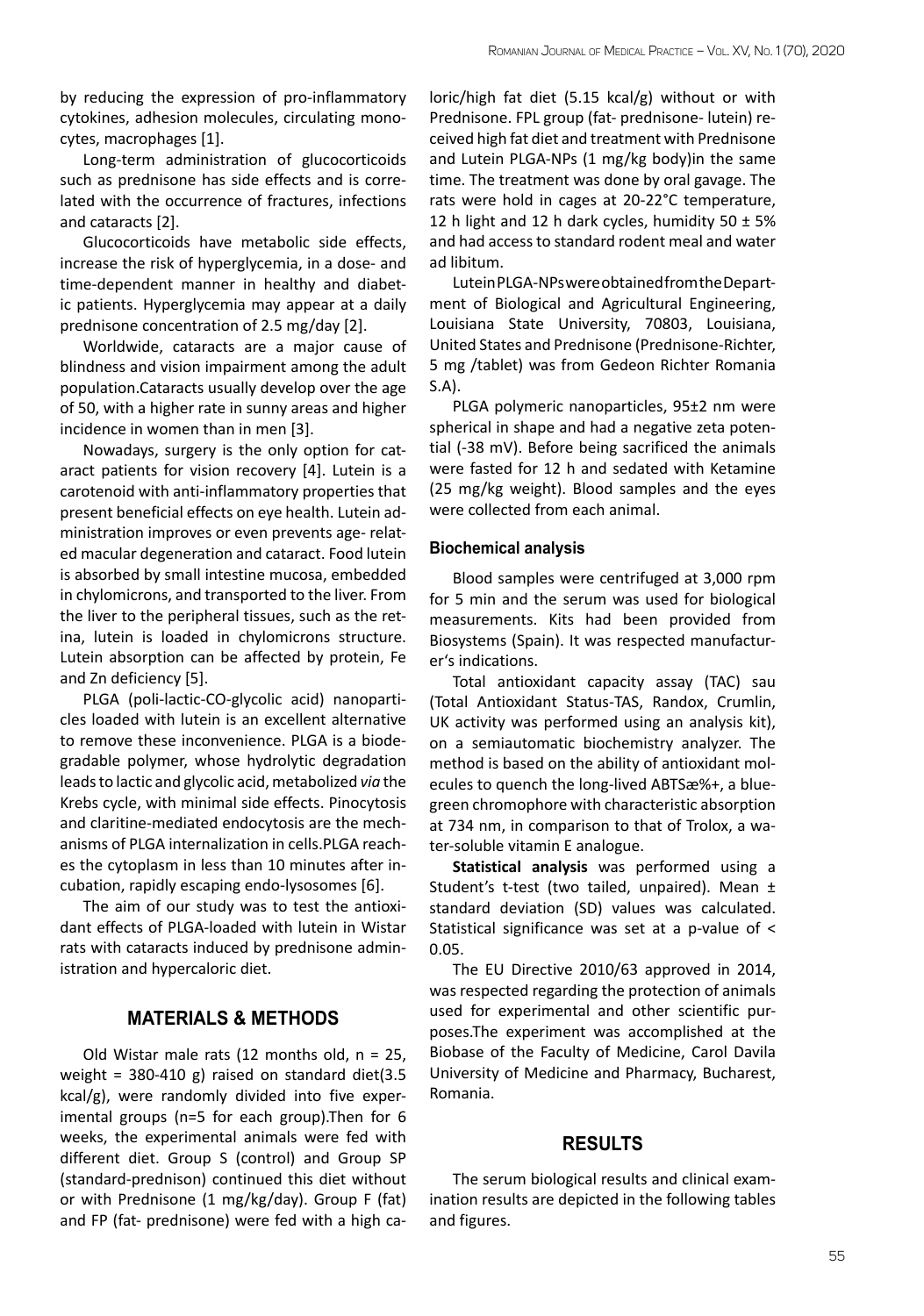#### **DISCUSSION**

The main cause of blindness in the world is cataract and 50% of the populations over 80 have loss of vision because of cataract. Light and oxygen are environmental agents that produce free oxygen species and eye is a sensitive organ to oxidative stress. Cataract, glaucoma and inflammation are common diseases of the human eye and antioxidant supplements have beneficial effects [7-9].

In animal models, for cataract screening, researchers have been used in vivo and in vitro (incubated lenses) experiments with triggers like: sel-

*Table 1. Comparison of the average values of serum parameters for groups: S and F*

| <b>Parameters</b>     | S group         | F group         | F vs S    |
|-----------------------|-----------------|-----------------|-----------|
| Cortisol µg/dl        | $7.25 \pm 1.06$ | $9.45 \pm 2.33$ | <b>Ns</b> |
| FBG mg/dl             | $86+2.62$       | 109.5±4.94      | p<0.0001  |
| $Hb$ A1 $c$ %         | $3.8 \pm 0.02$  | $4.9 + 0.14$    | p<0.0005  |
| Ionic Na mmol/l       | 124.56±2.85     | 195.23±8.26     | <b>Ns</b> |
| Triglycerides mg/dl   | 96.5±4.94       | 241.5±12.79     | p<0.0035  |
| HDL cholesterol mg/dl | $24+4.24$       | $23+2.82$       | <b>Ns</b> |
| Cholesterol mg/dl     | 88.5±12.02      | 76.2±13.43      | <b>Ns</b> |
| TAC mmol/l            | $5.25 \pm 0.49$ | $4.25 \pm 1.9$  | <b>Ns</b> |

*FBG fasting blood glucose, Hb A1c glycated hemoglobin, Na serum sodium HDL high density lipoprotein TAC total antioxidant capacity*

*Table 2. Comparison of the average values of serum parameters for groups: S and SP*

| <b>Parameters</b>     | S group         | SP group         | S vs SP  |
|-----------------------|-----------------|------------------|----------|
| Cortisol µg/dl        | $7.25 \pm 1.06$ | $9.2 + 3.02$     | p<0.001  |
| FBG mg/dl             | $86+2.62$       | 106.75±3.59      | p<0.0001 |
| <b>Hb A1C %</b>       | $3.8 \pm 0.02$  | $5.05 \pm 0.91$  | p<0.02   |
| Ionic Na mmol/I       | 124.56±2.85     | 132.7±6.08       | p<0.026  |
| Triglycerides mg/dl   | 96.5±4.94       | 134.8±21.85      | p<0.005  |
| HDL cholesterol mg/dl | $24+4.24$       | $20.04 \pm 3.4$  | p<0.05   |
| Cholesterol mg/dl     | 88.5±12.02      | 118.8±13.55      | p<0.0006 |
| TAC mmol/l            | $5.25 \pm 0.49$ | $4.775 \pm 0.63$ | Ns       |

*FBG fasting blood glucose, Hb A1c glycated hemoglobin, Na serum sodium HDL high density lipoprotein TAC total antioxidant capacity*

enite, naphthalene,  $H_2O_2$ , etc [10]. In the present experimental study, Prednison was given by gavaje, for 6 weeks, in Wistar rats with two types of diet, standard and obesogenic.

Many types of cataract: nuclear, cortical and posterior subcapsular cataract have been described [11]. Corticosteroids increase the risk of posterior subcapsular type of cataract. It seems that steroids do not directly act on the lens but rather produce an imbalance of ocular cytokines and growth factors [12]. Recently, it was demonstrated that distinct metabolic compartments exist in the lens and these explains different etiologies of nuclear and cortical cataract, even the one induced by Prednison [13].

Dysglycaemia and oxidative stress are the principal culprits in almost all types of cataract [14]. Lower levels of systemic and lens antioxidants including lutein and reduced glutathione (GSH) are associated with cataract [15].

In order to restore the depleted antioxidant level in the lens, it is important to enhance the delivery and accumulation of antioxidants in the lens. In Sprague-Dawley rats with Dexamethasone (5 µM) induced cataract, N-acetylcysteine amide elevated the GSH/GSSG ratio in the lenses, limiting the lipid peroxidation [16]. In other experimental studies, the benefic effect of carotenoids was explained by increasing the antioxidant defence in the eyes, but, interesting, only in H2O2 induced cataract, lutein didn't mitigate the low level of GSH [10].

Lutein is a beta-carotene which accumulates preferentially in the macula lutea. It defenses oxidative damage from ultraviolet light and it is known as a protective factor in age macular degeneration [5]. But, lutein, also delays the cataract onset and progression. For these reason it can be recommended as a supplement for eye diseases [17,18].

*Table 3. Comparison of the average values of serum parameters for groups: F and PF and also for PFL and PF*

| <b>Parameters</b>     | F group         | PF group         | F vs PF | PFL group       | PF vs PFL    |
|-----------------------|-----------------|------------------|---------|-----------------|--------------|
| Cortisol µg/dl        | $9.45 \pm 2.33$ | $6.1 \pm 1.13$   | p<0.02  | $7.92 \pm 3.22$ | <b>Ns</b>    |
| FBG mg/dl             | 109.5±4.94      | $121+7.07$       | p<0.01  | 96±18.16        | p' < 0.02    |
| <b>Hb A1C %</b>       | $4.9 \pm 0.14$  | $5.9 \pm 0.42$   | p<0.001 | 4.775±0.74      | $p'$ < 0.01  |
| Ionic Na mmol/I       | 195.23±8.26     | $136+22.7$       | Ns      | 132.09±15.8     | <b>Ns</b>    |
| Triglycerides mg/dl   | 241.5±12.79     | 403.5±30.4       | p<0.001 | $342 + 49.5$    | p' < 0.02    |
| HDL cholesterol mg/dl | $23+2.82$       | $17.7 + 2.5$     | p<0.05  | $19.8 \pm 2.8$  | <b>Ns</b>    |
| Cholesterol mg/dL     | 76.2±13.43      | $91.5 \pm 12.02$ | p<0.026 | 66.5±12.81      | $p'$ < 0.013 |
| TAC mmol/l            | $4.25 \pm 1.9$  | $3.1 \pm 1.31$   | Ns      | $5.1 \pm 0.99$  | $p'$ < 0.017 |

*FBG fasting blood glucose, Hb A1c glycated hemoglobin, Na serum sodium*

*HDL high density lipoprotein TAC total antioxidant capacity*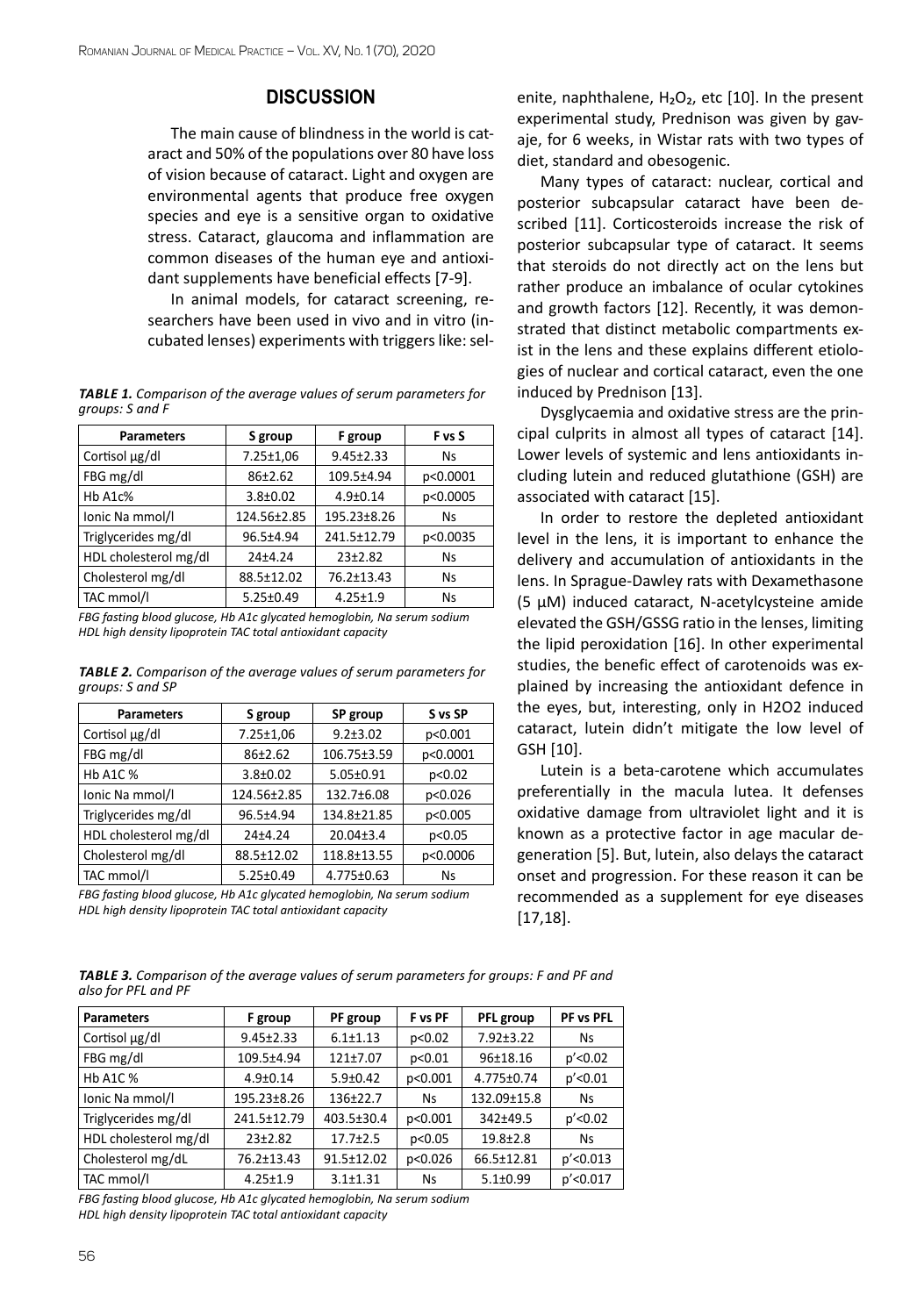| Wistar group                                      | <b>Clinical examination 1</b> | <b>Clinical examination 2</b> |
|---------------------------------------------------|-------------------------------|-------------------------------|
| S group-transparent lens                          |                               |                               |
| SP group-cataract, uveitis and<br>rubeosis iridis |                               |                               |
| F group-cataract and uveitis                      |                               |                               |
| PF group-glaucoma, cataract<br>rubeosis iridis    |                               |                               |
| PFL group almost normal aspect                    |                               |                               |

#### *Table 4. Clinical eye examination results*

Metabolic disorders (obesity, diabetes mellitus), life style (long use of steroids, smoking), aging and poor diet are important risk factors for cataract.

In our study, the rats on obesogenic diet, associated with Prednison had the "worst picture" of metabolic parameters and eye aspect. The high caloric/high fat diet increased the levels of fasting plasma glucose, of glycated hemoglobin and of serum triglycerides and didn't influence significantly the levels of total antioxidant capacity and cholesterolemia (Table 1). Each time, when rats where treated with Prednison, regardless the diet (obesogenic or standard), dysglycaemia and dyslipidemia were present (Table 2). Our results are in accordance with clinical studies which

demonstrated that there is a negative correlation between cortisol and cholesterol/HDLc ratio and a positive correlation between saliva cortisol and fasting glycaemia and between Dexamethasone treatment and high glycaemia [19-21].

By MRI imaging, it was demonstrated that the lens has a unique internal microcirculation system to deliver antioxidants in different regions, and sodium is important in this mechanism [13]. In both groups treated only with Prednison, the serum level of ionic sodium was significantly increase (Tables 2 and 3). Maybe serum sodium can influence the ocular level of this metal.

In the high fat diet Wistar rats, the association of lutein loaded PLGA-NPs to Prednison, decreased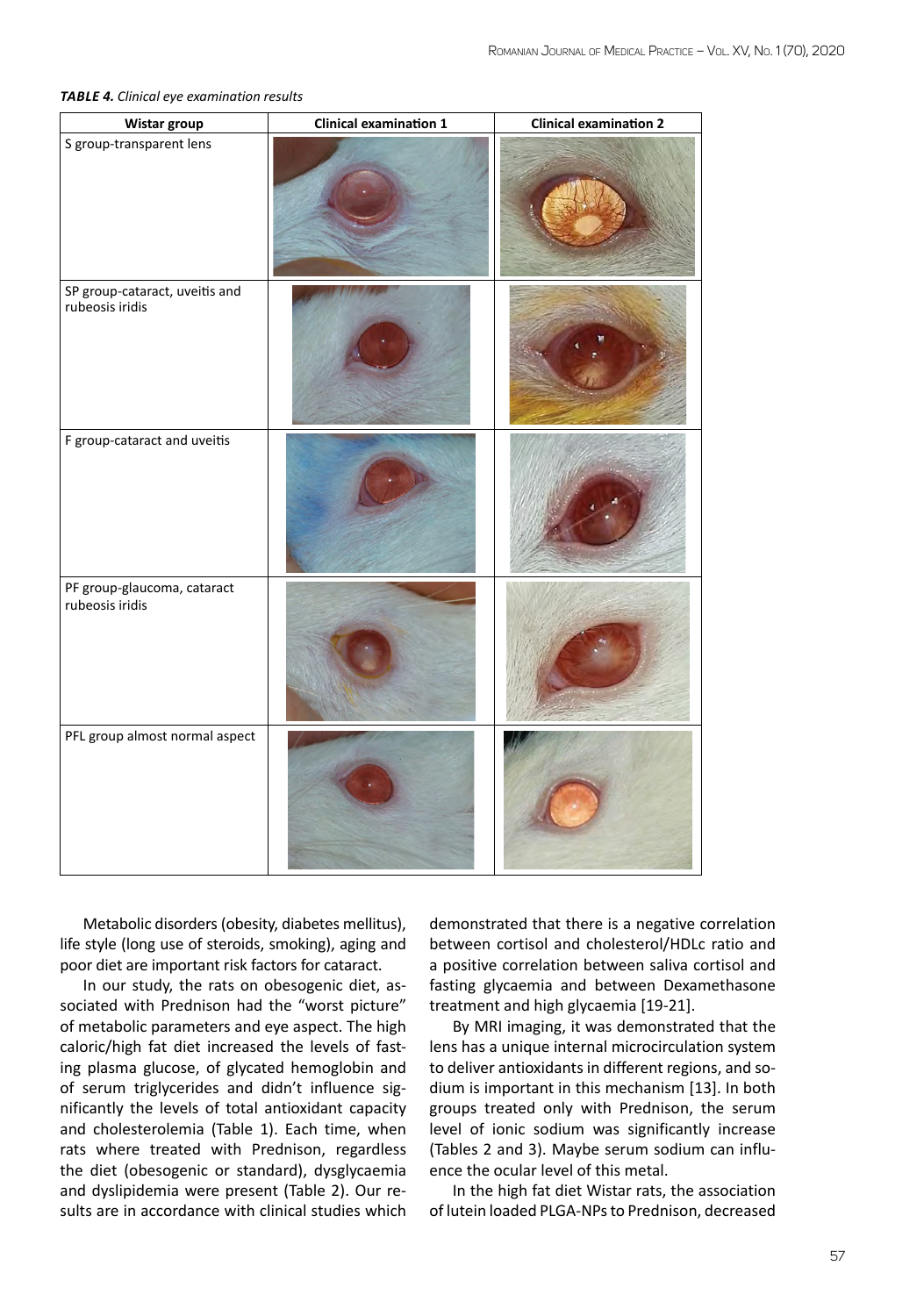the increased values for glycaemia, triglyceridemia and improved the systemic antioxidant defence of the body. Bodoki et al., by comparison free lutein or lutein-loaded NPs administered orally or topically in selenite cataract, demonstrated that the severity of lens injury was significantly reduced in rats treated with topical applications of lutein-loaded NPs [22]. Recently, it was demonstrated that in diabetic cataract, autoregenerative redox nanoparticles can act as an antioxidant and glycation inhibitor [23].

Experimental studies demonstrated that lutein has also hepatoprotective effects, "fighting"against xenobiotics and reversing the histopathological abnormalities. This antioxidant reduced the elevated levels of ALT and AST enzymes in ethanol treated rats [24]. Also, it was demonstrated that PLGA-NPs loaded with vitamin E had visceral tissue protective effects and lowered cholesterolemia [25].

In accordance with the dysmetabolic modifications, oral treatment with glucocorticoids produced eye injuries: cataract, uveitis, glaucoma and rubeosis iridis. While cataract is the clouding of the lens, the rubeosis iridis is associated with impaired [ciliary body](https://www.sciencedirect.com/topics/medicine-and-dentistry/ciliary-body) perfusion, with a subsequent decrease in aqueous production [26].

The eyes from S group, control group, healthy group, on standard diet had transparent corneea and crystallin, while the eyes from SP Group, with prednison treatment (1mg/kg body weight), standard diet had uveitis and rubeosis iridis (Table 4).

In the eyes from F group with fat diet, cataract and uveitis were observed.

In group PF, with prednison treatment (1 mg/ kg body weight) and fat diet, glaucoma, cataract and rubeosis iridis were present (Table 4).

Group PFL with Prednison treatment (1 mg/kg body weight), fat diet and PLGA NPs loaded with lutein (1 mg/kg body weight), normal aspect is observed. The association of lutein to the glucocorticoids prevented the inflammatory and degenerative modifications in the eye (Table 4).

#### **CONCLUSION**

PLGA-NPs loaded with lutein (1 mg/kg body) had ocular protective effects in high fat diet Wistar rats treated with Prednison (1 mg/kg body) and improved sugar and lipid metabolism.

#### **Acknowledgments**

Authors thank to Assoc. Prof. Iuliana Ionascu, MD, PhD, University of Agronomic Sciences and Veterinary Medicine, 59 Mărăşti Blvd., 011464, Bucharest, Romania) and to lecturer Ramona Barac, MD, PhD, Department of Ophtalmology, Carol Davila University of Medicine and Pharmacy, 8 Eroilor Sanitari, 050474, Bucharest, Romania.

All the authors had equal contribution.

*Conflict of interest:* none declared *Financial support:* none declared

#### **references**

- 1. Buttgereit F, Saag KG, Cutolo M et al. The molecular basis for the effectiveness, toxicity and resistance to glucocorticoids: Focus on the treatment of rheumatoid arthritis. *Scand J Rheumatol* 2005;34:14- 21.
- 2. Clore JN, Thurby-Hay L. Glucocorticoidinduced hyperglycemia. *Endocr Pract* 2009;15:469-74.
- 3. [Lee CM,](https://www.ncbi.nlm.nih.gov/pubmed/?term=Lee CM%5BAuthor%5D&cauthor=true&cauthor_uid=27820750) [Afshari NA.](https://www.ncbi.nlm.nih.gov/pubmed/?term=Afshari NA%5BAuthor%5D&cauthor=true&cauthor_uid=27820750) The global state of cataract blindness.*[Curr Opin Ophthalmol](https://www.ncbi.nlm.nih.gov/pubmed/27820750)* 2017;28(1):98-103.
- 4. [Prokofyeva E](https://www.ncbi.nlm.nih.gov/pubmed/?term=Prokofyeva E%5BAuthor%5D&cauthor=true&cauthor_uid=22715900), [Wegener A,](https://www.ncbi.nlm.nih.gov/pubmed/?term=Wegener A%5BAuthor%5D&cauthor=true&cauthor_uid=22715900) [Zrenner E.](https://www.ncbi.nlm.nih.gov/pubmed/?term=Zrenner E%5BAuthor%5D&cauthor=true&cauthor_uid=22715900) Cataract prevalence and prevention in Europe: A literature review. *Acta Ophthalmol* 2013;91(5):395-405.
- 5. [Buscemi](https://www.ncbi.nlm.nih.gov/pubmed/?term=Buscemi S%5BAuthor%5D&cauthor=true&cauthor_uid=30231532) S, [Corleo](https://www.ncbi.nlm.nih.gov/pubmed/?term=Corleo D%5BAuthor%5D&cauthor=true&cauthor_uid=30231532) D, [Di Pace](https://www.ncbi.nlm.nih.gov/pubmed/?term=Di Pace F%5BAuthor%5D&cauthor=true&cauthor_uid=30231532) F et al. The Effect of Lutein on Eye and Extra-Eye Health. *Nutrients* 2018; 10:1321.
- 6. Danhier F, Ansorena E, Silva JM et al. PLGA-based nanoparticles: An overview of medical applications. *J Control Release* 2012;161(2):505-22.
- 7. Gopal PNV, Shaik SS, Grandhi S et al. Phytochemical Review on Cataract. *World Journal of Pharmaceutical Sciences* 2016; ISSN (Print): 2321-3310; ISSN (Online): 2321-3086,
- 8. Babizhayev MA, Wan-Cheng LiD, Kasus-Jacobi A et al. Studies on the Corneea and Lens. Springer – Humana Press 2015.
- 9. Wong L, Ho SC, Coggon, D et al. Sunlight exposure, antioxidant status, and cataract in Hong Kong fishermen. *J Epidemiol and Community Health* 1993; 47:46-49.
- 10. Heruye SH, Maffofou Nkenyi, LN et al. Current Trends in the Pharmacotherapy of Cataracts. *Pharmaceuticals* (Basel) 2020; 16;13(1).
- 11. West SK, RosenthalF, Newlnd HS et al. Use of photographic tehniques tograde nuclear cataract. *Investig Ophtamol Vis Science* 1988; 29:73-77.
- 12. [Jobling AI](https://www.ncbi.nlm.nih.gov/pubmed/?term=Jobling AI%5BAuthor%5D&cauthor=true&cauthor_uid=11952401), [Augusteyn RC](https://www.ncbi.nlm.nih.gov/pubmed/?term=Augusteyn RC%5BAuthor%5D&cauthor=true&cauthor_uid=11952401), What causes steroid cataracts? A review of steroid-

induced posterior subcapsular cataracts. *Clin Exp Optom* 2002; 85:2: 61-75.

- 13. Braakhius AJ, Donaldson CI, Lim J C et al. Nutritional Strategies to prevent lens cataract: current status and future strategies. *Nutrients* 2019; 11(1186):100- 03.
- 14. Hedge KR, Varma SD, Synergistic effect of glycemic and oxidative stress in cataract formation. *Invest Ophthalmol Vis Sci* 2004;45: E-Abstract 1706.
- 15. Jacques PF, Chylack Jr. LT, McGandy RB et al. Antioxidant status in persons with and without senile cataract. *Arch Ophthalmol* 1988;106:337-40.
- 16. Tobwala S, Pinarci EY, Maddirala Yet al. N-acetylcysteine amide protects against dexamethasone-induced cataract related changes in cultured rat lenses. *Adv Biol Chem* 2014; 4: 26–34.
- 17. [Manayi A,](https://www.ncbi.nlm.nih.gov/pubmed/?term=Manayi A%5BAuthor%5D&cauthor=true&cauthor_uid=26042352) [Abdollahi M](https://www.ncbi.nlm.nih.gov/pubmed/?term=Abdollahi M%5BAuthor%5D&cauthor=true&cauthor_uid=26042352), [Raman T](https://www.ncbi.nlm.nih.gov/pubmed/?term=Raman T%5BAuthor%5D&cauthor=true&cauthor_uid=26042352) et al. Lutein and cataract: from bench to bedside. *[Crit Rev Biotechnol](https://www.ncbi.nlm.nih.gov/pubmed/26042352)* 2016;36(5):829-39.